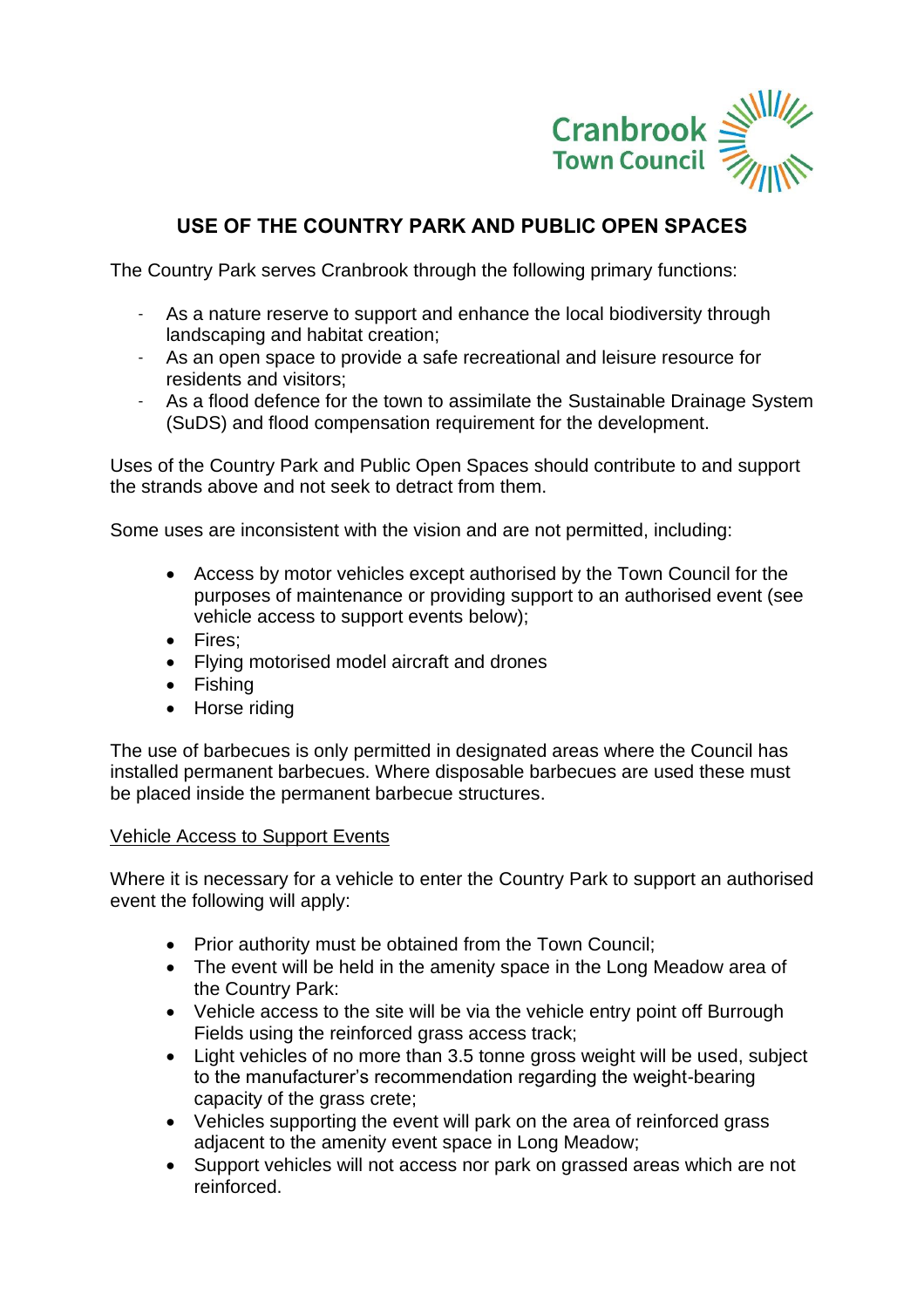### Use of the Public Open Spaces by Professional Dog Walkers

The Council recognises the importance and obvious benefit to everyone of promoting responsible and considerate dog walking. As a profession, dog walking companies must treat the safety and welfare of dogs and people as paramount at all times. Professional dog walkers may use the Public Open Spaces but are required to sign up to a voluntary code of conduct which is set out at the bottom of this document.

### Use of the Public Open Spaces for Overnight Camping

Public Open Spaces must not be used for overnight camping unless authorised by Cranbrook Town Council. Authorised camping events will be published in advance on the council's website. For authorised or un-authorised camping residents are asked to call 101 if any antisocial behaviour occurs, for example;

- Shouting, screaming or the playing of loud music.
- Foul language or abusive behaviour towards other park users
- Causing damage to any aspects of the park and surrounding area.

Any antisocial behaviour, related to any activity, should be reported to the police. You can either phone 101 or report online at [https://services.devon](https://services.devon-cornwall.police.uk/crimereporting/)[cornwall.police.uk/crimereporting/](https://services.devon-cornwall.police.uk/crimereporting/) 

Events may take place within Public Open Spaces, but the following criteria apply.

Where the event involves an entrance fee, charge or the intention is to raise funds:

- Prior permission for the event to take place must be obtained from the Town Council;
- The organisers must have valid public liability insurance of no less than £5million;
- The organisers must have carried out a current and valid risk assessment;
- The organisers must also obtain any licences which are required under relevant legislation.

Where the event does not involve an entrance fee, charge or fundraising, prior permission to hold the event must be obtained from the Town Council where **any** of the following apply:

- The erection of any structure such as a tent or gazebo;
- The use of any music or sound system;
- Where the use of the space by the general community is restricted as a result of the event;
- Where the number of people attending is expected to exceed 20.

The Town Council does not wish to constrain uses of Public Open Spaces but does wish to ensure that both users, event organisers and the Town Council:

- Adhere to relevant legislation;
- Protect the environment and landscape;
- Do not offend nor discriminate against any group or individual;
- Adhere to relevant health and safety legislation and guidance.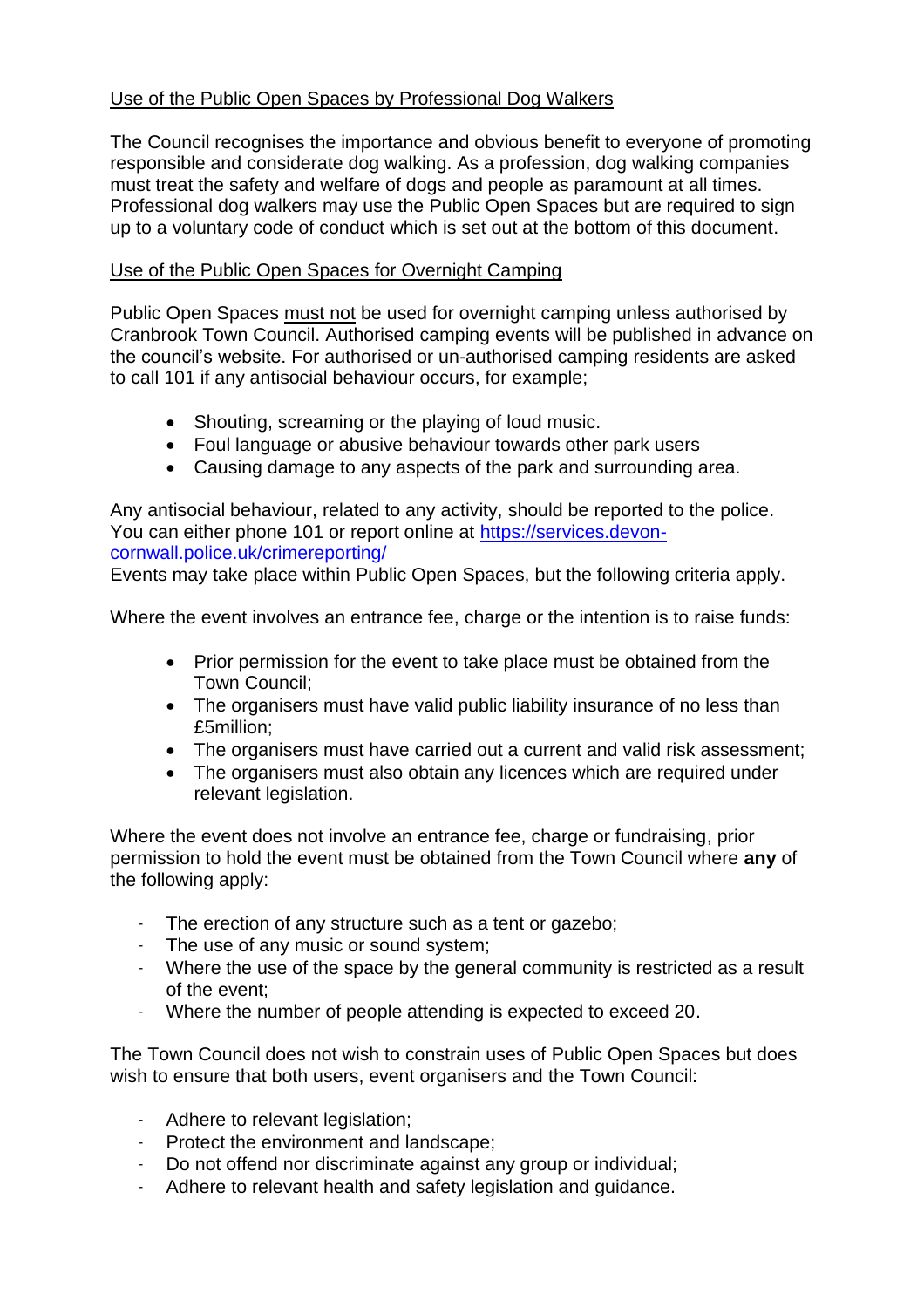Event Organisers and the Town Council must consider the following:

- Impact of the event on the physical and social environment of the area;
- Enjoyment, safety and quality of life for residents, visitors and local businesses; and
- Financial implications.

In applying this policy the Town Council seeks to ensure that:

- It meets its responsibilities in terms of relevant event legislation and guidance;
- If authorised, the event is delivered safely and effectively with minimal disturbance to the local community surrounding the area;
- All the necessary considerations have been taken into account allowing for the delivery of a safe and successful event which does not have a negative impact on the Council's land or local community.

#### **Fees and Charges**

| Events involving business use, an | Fee payable |
|-----------------------------------|-------------|
| entrance fee, charge or           | in advance  |
| fundraising. Number of            |             |
| attendees                         |             |
| Less than 20                      | £25.00      |
| 20-100                            | £50.00      |
| 100-500                           | £100.00     |
| 500 or more                       | £200.00     |

**In all cases organisers must have given a written undertaking to make good any damage to the Country Park which arises as a result of the event and depending on the nature of the event the Town Council reserves the right to ask for a deposit.** 

**Organisers of events are advised to contact the Town Council at the earliest opportunity to discuss a planned event. Town Council staff will be able to help with advice and guidance.**

**Cranbrook Town Council**  Date of Approval: 18 February 2019 Date of Review : May 2023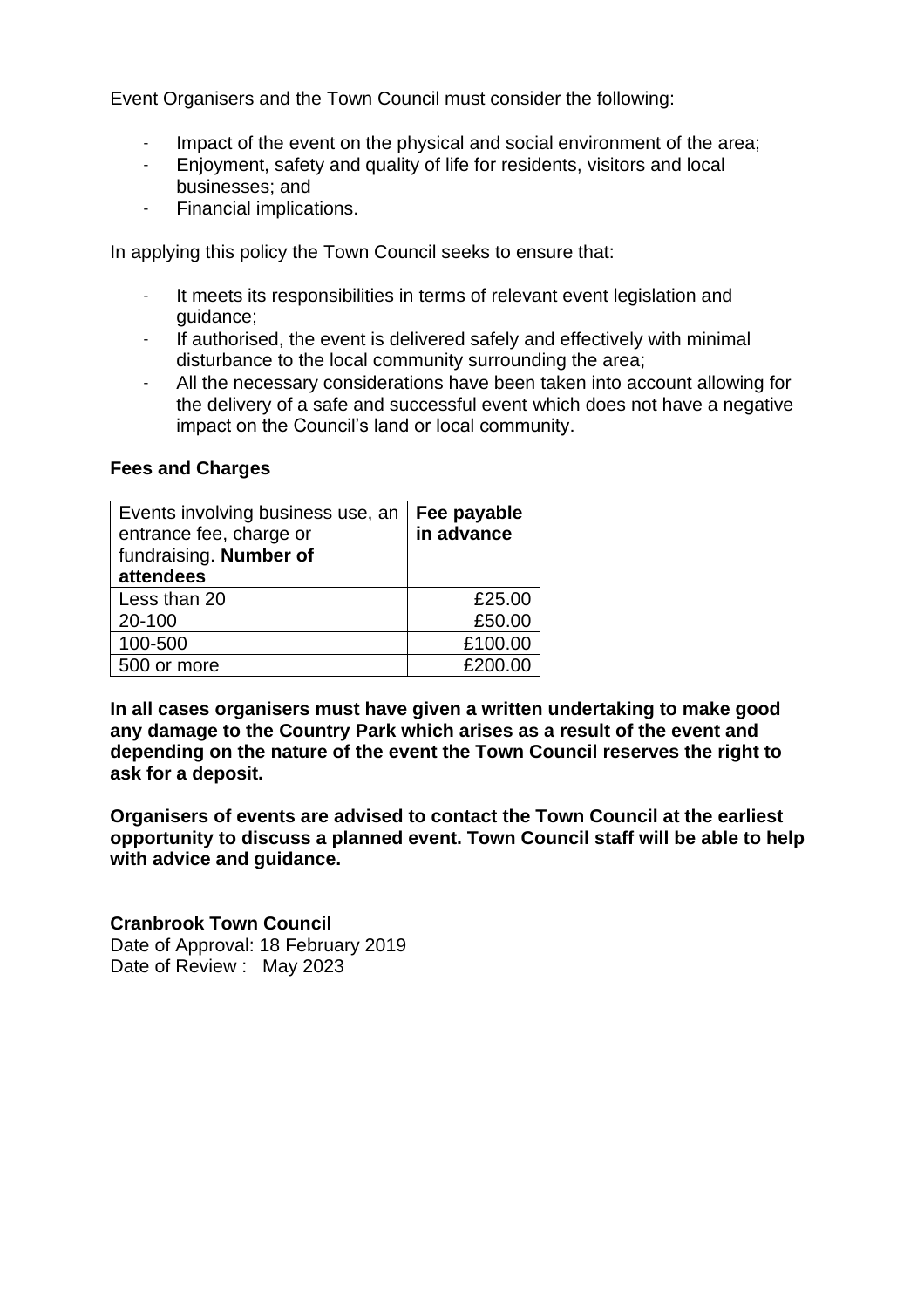# **CRANBROOK PUBLIC OPEN SPACES**

## **PROFESSIONAL DOG WALKERS CODE OF CONDUCT**

The Council recognises the importance and obvious benefit to everyone of promoting responsible and considerate dog walking. As a profession, dog walking companies must treat the safety and welfare of dogs and people as paramount at all times. As a condition of using the public open space in the town, professional dog walkers are invited to sign up to the following voluntary code of conduct.

- to comply with the Control of Dogs Public Spaces Protection Order 2017 issued by East Devon District Council on 26th April 2017 available at http://eastdevon.gov.uk/public-spaces-protection-orders
- to keep dogs in my charge under proper control at all times
- to ensure operatives have an identification badge stating the company name and contact details. This must be worn while exercising dogs in public spaces
- to attach visible identification to dogs in my charge, giving details of the company, in addition to the visible owner's identification tag
- to keep abreast of any forthcoming changes in legislation regarding micro-chipping of dogs and dangerous dogs
- to do everything to minimise the impact of exercising multiple dogs on other open space users, therefore avoiding causing concern to members of the public
- to provide appropriate insurance cover for the business
- to only exercise the maximum number of dogs covered by insurance
- to only transport dogs in vehicles which are fit for purpose, with current insurance, tax and MOT
- to ensure there is adequate ventilation and extraction for the size of vehicle and number of dogs carried, and efficient heat and temperature control or air conditioning
- to always carry clean, fresh drinking water and clean bowls to offer dogs after exercise
- to not restrain dogs by leashes or chains within the vehicles. Caging or containment within vehicles must be suitable for the size and number of dogs, to safely transport them. Ideally, cage doors should be fitted to the vehicle
- to have a good knowledge of dog behaviour and skills in dog training and handling
- to have a sound knowledge of canine first aid
- to be registered with a local vet
- to have a plan of action in the event of an emergency